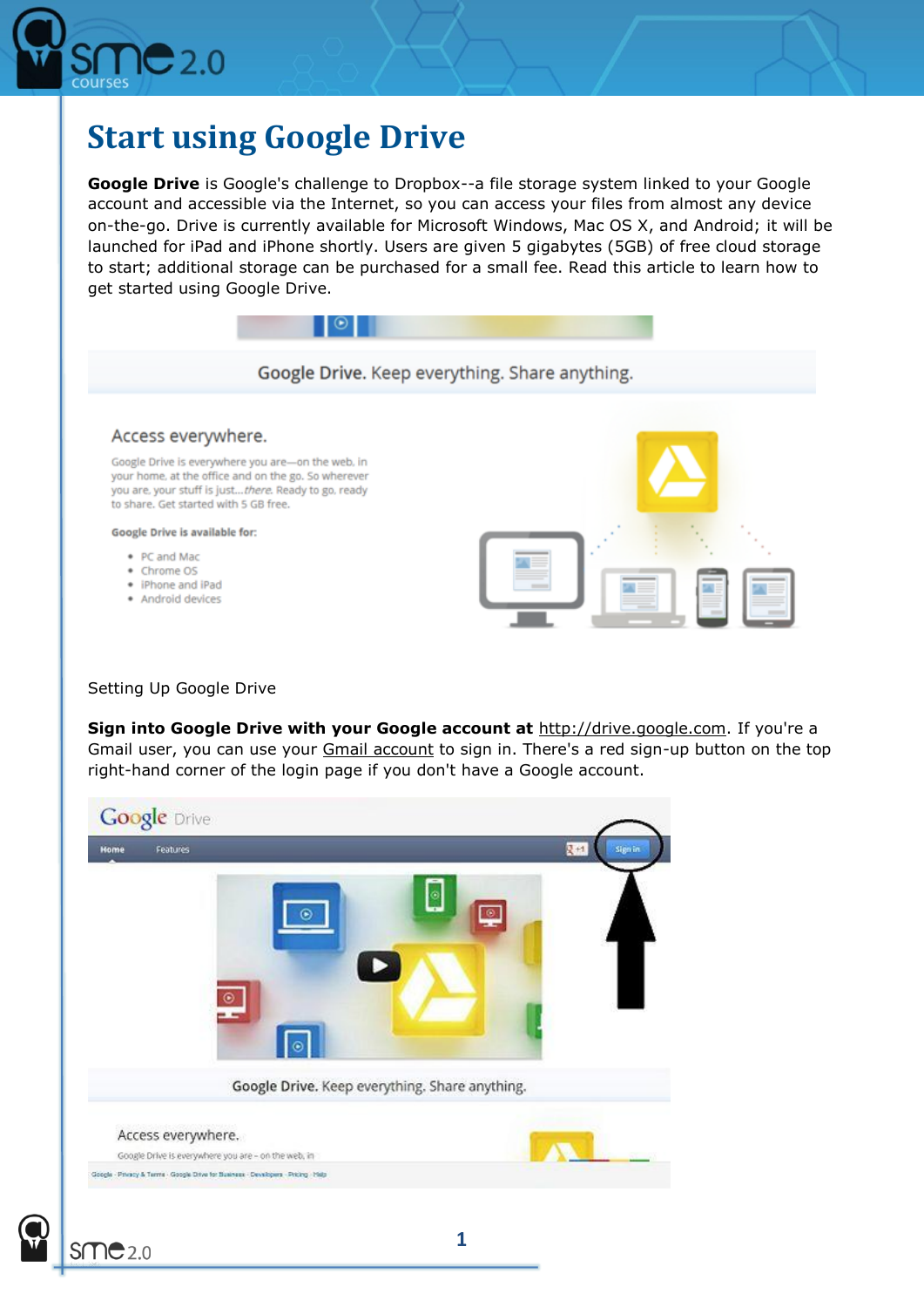**Once you've launched Google Drive in your web browser, you will be taken to a page that shows all of the Google Documents you currently have associated with your** 

**Google account**. A tab will pop up asking if you would like to download Google Drive for PC or Mac--whichever system you are currently on. Do so if you'd like to access your documents from more than your web browser. However, you don't have to use this option.



Using Google Drive from a Web Browser

**Create a new file by clicking on** *Create* **on the left-hand-side of your screen**. This is an extension of Google Docs.

| ë<br><b>CREATE</b> |  |
|--------------------|--|
| Document           |  |
| Presentation       |  |
| Spreadsheet        |  |
| $\equiv$ Form      |  |
| $\Box$ Drawing     |  |
| <b>Folder</b>      |  |
| More               |  |
| From template      |  |

Create a new folder by clicking on the gray folder icon above your list of Google Drive files. (It's diagonal from the "Create" button.)

**Upload files from your computer clicking on the Upload icon (located to the right of the "Create" button)**. This will upload file(s) and/or folder(s) to Google's servers and will enable you to share them with various people of your choice. Alternatively, you may choose to keep some or all files private; for this option, you don't need to do anything other than create the document, since sharing is something you must activate for each file.

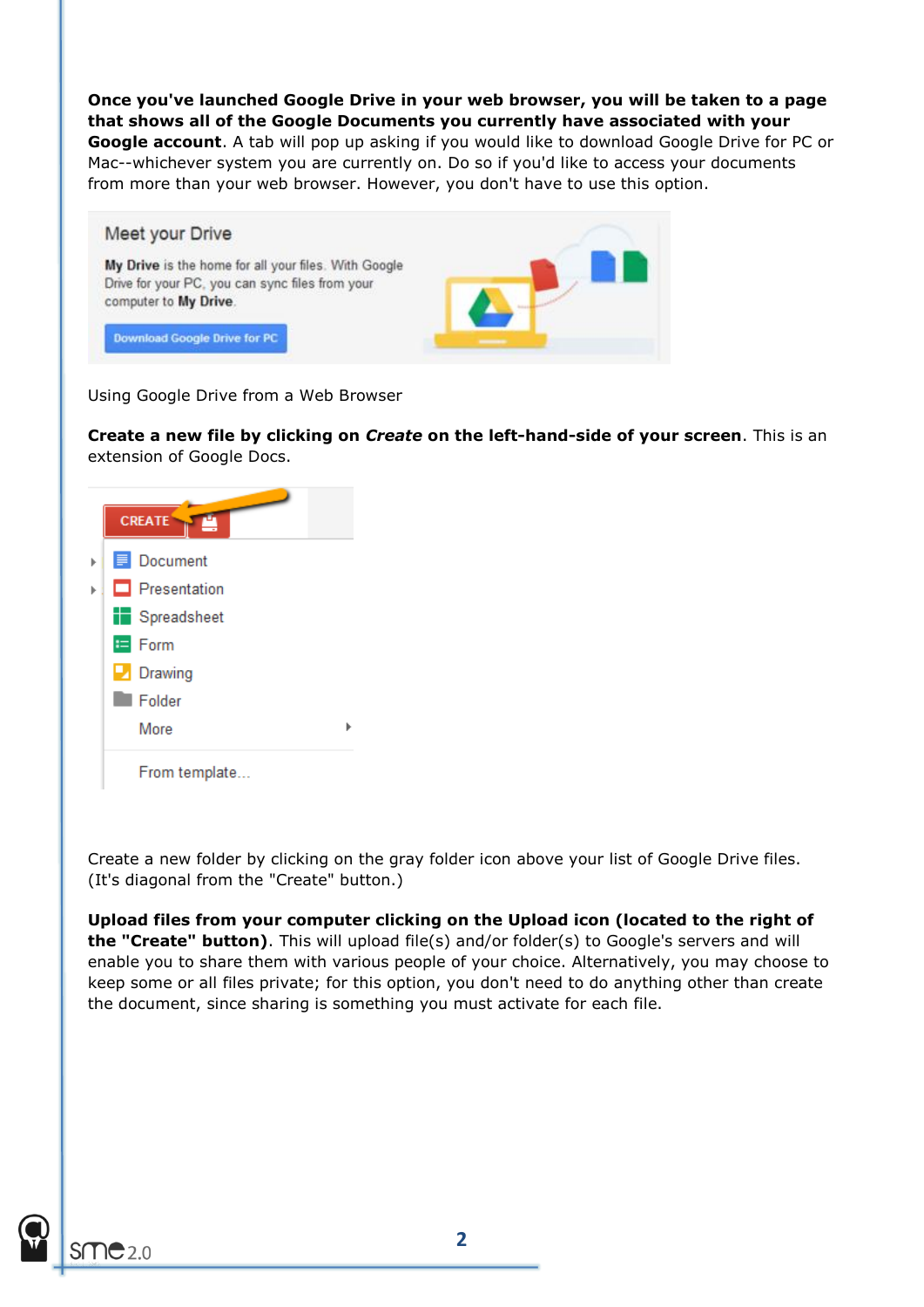| <b>CREATE</b>                                |                                                     |
|----------------------------------------------|-----------------------------------------------------|
| ▶ My Drive<br>$\triangleright$ Shared with i | Files<br>Folder                                     |
| <b>Starred</b><br>Recent<br>More             | 0% of 5 GB used (0 MB in Trash)<br>Buy more storage |

**Using the navigation bar on the left, view the files that people have shared with you, the files that have been starred by you, recent files and more options**.



The files that you have already uploaded to Google servers can be viewed in the center of the screen. The screen will show you many details, including its owner, its last modification, whether it has been shared with others, and file titles.

| My Drive |       |               |                                                |                          |             |                      |
|----------|-------|---------------|------------------------------------------------|--------------------------|-------------|----------------------|
| $\Box$   | TITLE | type of doc   | doc has been shared with<br>other Google users | OWNER                    |             | <b>LAST MODIFIED</b> |
| 口☆       | Г.    | <b>Shared</b> |                                                | me                       | who created | Mar 11 me            |
| 口☆       | æ     | Shared        |                                                | me                       | doc         | 6/20/11 me           |
| □ ☆ ■    |       | Shared        |                                                | me                       |             | $8/27/11$ me         |
| □★■      |       | Shared        |                                                | doc has not been shared: |             | Apr 29               |
| 口☆■      |       | Shared        | only viewable/editable by you                  |                          |             | $3/17/11$ me         |
| □★       | - 11  |               |                                                | me                       |             | $8/20/11$ me         |

When you check the box next to files, a menu will pop up allowing you to share, organize, delete, mark as (un)viewed, download, etc., for the selected files. This is where you can add a file to a folder, by clicking on the square box next to the relevant file, then clicking on the folder icon in the menu. A drop-down menu will appear of all your folders, and you can check the relevant folder.



Clicking on the star next to a file will quickly allow you to star it––it will turn from clear to yellow. The benefit of stars is that the starred folders can all be viewed at once by clicking on the "Starred" heading in the navigation bar of Google Drive, hiding all unstarred

**3**